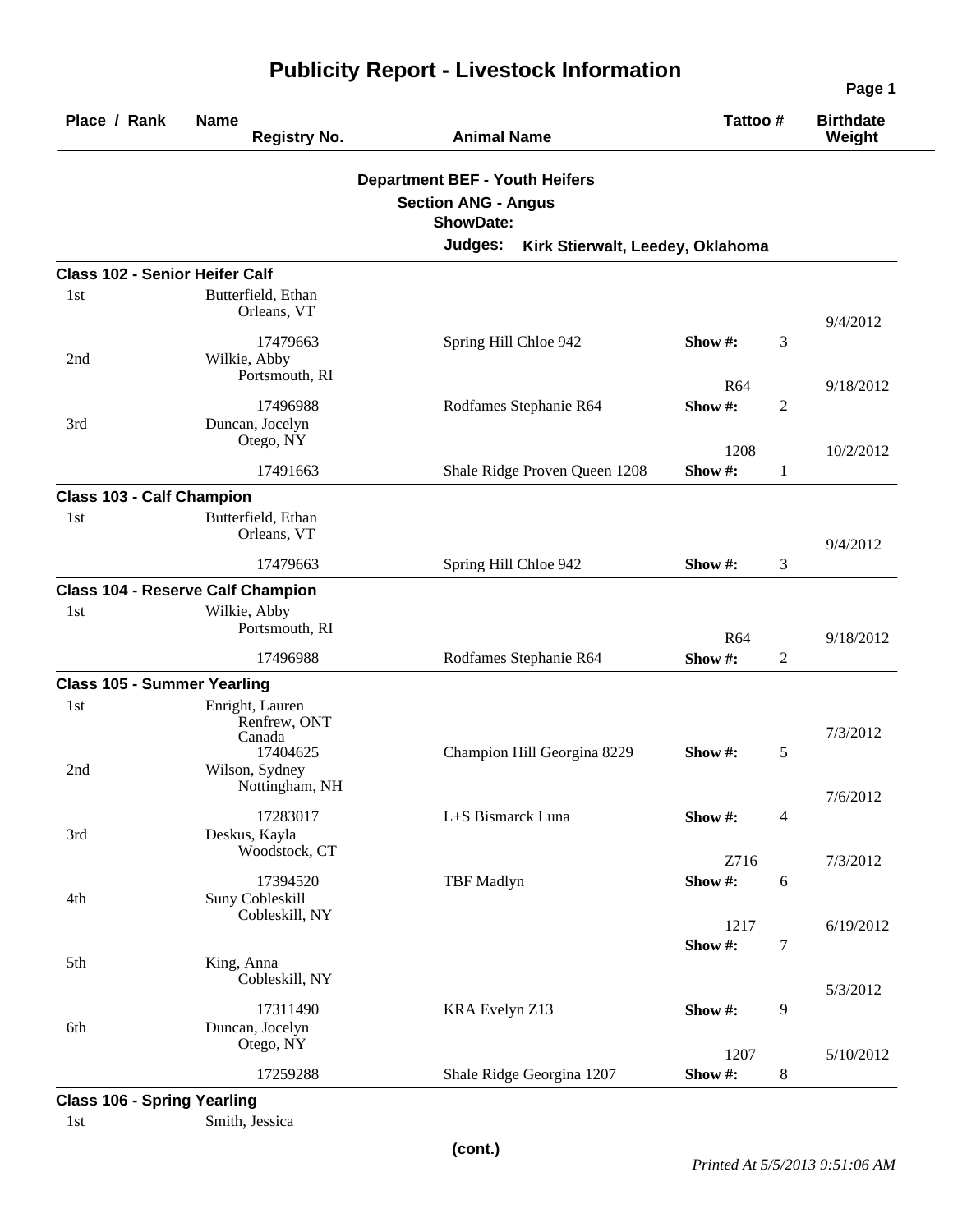## **Publicity Report - Livestock Information**

| Place / Rank                       |          | <b>Name</b><br><b>Registry No.</b>                           | <b>Animal Name</b>          | Tattoo #             | <b>Birthdate</b><br>Weight |
|------------------------------------|----------|--------------------------------------------------------------|-----------------------------|----------------------|----------------------------|
| <b>Class 106 - Spring Yearling</b> |          | Group - - (cont.)<br>Rumford, ME                             |                             |                      | 3/15/2012                  |
| 2nd                                |          | 17313666<br>Wilson, Sydney<br>Nottingham, NH                 | PCSC Bismark's Sparta Z4    | 804<br>Show #:       |                            |
| 3rd                                |          | 17279314<br>Giles, Gunner                                    | Frontier Queen 412          | 15<br>Show #:        | 4/1/2012                   |
| 4th                                |          | Millbrook, NY<br>17506875<br>LaRochelle, Iris<br>Webster, NH | <b>WALBRIDGE LASSIE 234</b> | 234<br>Show#:<br>819 | 3/25/2012                  |
| 5th                                |          | 17272079<br>Suny Cobleskill                                  | INL 104Z Lottie             | 12<br>Show #:        | 4/18/2012                  |
| 6th                                |          | Cobleskill, NY<br>Rathbun, Annie                             |                             | 1202<br>Show#:<br>16 | 3/25/2012                  |
| 7th                                |          | Hebron, CT<br>17307382<br>Duncan, Jocelyn<br>Otego, NY       | Stonybrooke Wicked          | 17<br>Show #:        | 3/20/2012                  |
| 8th                                |          | 17259287<br>Burke, Brittani<br>South Windsor, CT             | Shale Ridge Cathy 1206      | 1206<br>Show#:<br>11 | 4/24/2012                  |
| 9th                                |          | 17209164<br>Rathbun, Annie<br>Hebron, CT                     | <b>BRF Miss Abagail 377</b> | Show #:<br>18        | 3/1/2012                   |
| 10th                               |          | 17285902<br>Duncan, Jocelyn<br>Otego, NY                     | Oakleaf 383                 | Show #:<br>14        | 4/3/2012                   |
|                                    |          | 17259286                                                     | Shale Ridge Blackcap 1205   | 1205<br>Show#:<br>13 | 4/14/2012                  |
|                                    |          | <b>Class 107 - Junior Champion</b>                           |                             |                      |                            |
| 1st                                |          | Enright, Lauren<br>Renfrew, ONT<br>Canada<br>17404625        | Champion Hill Georgina 8229 | Show #:<br>5         | 7/3/2012                   |
|                                    |          | <b>Class 108 - Reserve Junior Champion</b>                   |                             |                      |                            |
| 1st                                |          | Smith, Jessica<br>Rumford, ME                                |                             |                      | 3/15/2012                  |
|                                    | 17313666 | PCSC Bismark's Sparta Z4                                     | Show #:<br>804              |                      |                            |
| <b>Class 109 - Junior Yearling</b> |          |                                                              |                             |                      |                            |
| 1st                                |          | Smith, Jess<br>Rumford, ME                                   |                             | PCZ <sub>2</sub>     | 1/1/2012                   |
| 2nd                                |          | 17313669<br>Enright, Lauren                                  | PCSC Lookouts Zoey Z2       | Show #:<br>28        |                            |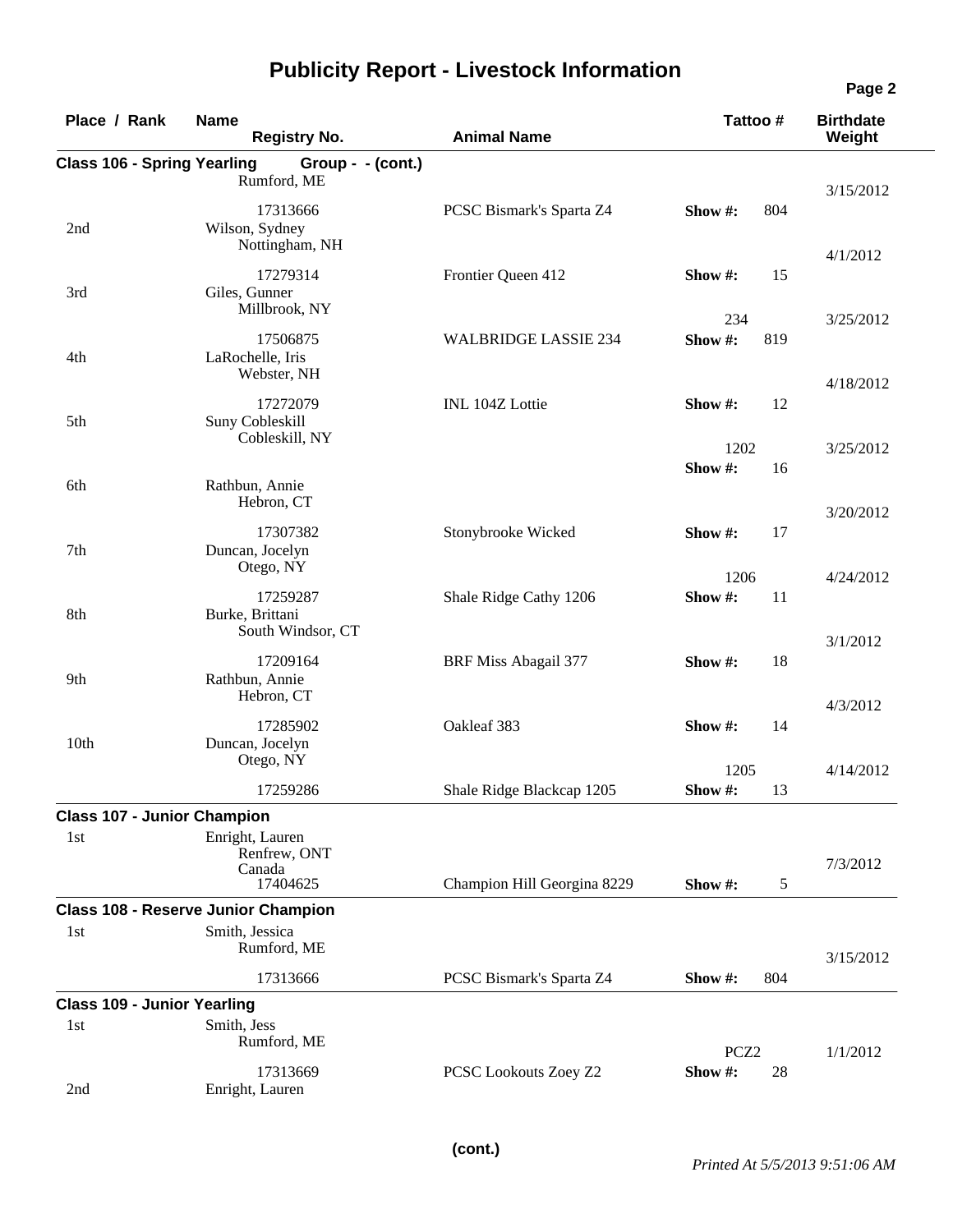## **Publicity Report - Livestock Information**

| Place / Rank                       | <b>Name</b><br><b>Registry No.</b>                     | <b>Animal Name</b>                 | Tattoo #              | <b>Birthdate</b><br>Weight |
|------------------------------------|--------------------------------------------------------|------------------------------------|-----------------------|----------------------------|
| <b>Class 109 - Junior Yearling</b> | Group - - (cont.)<br>Renfrew, ONT<br>Canada<br>1704880 | EXAR Lass 2246                     | 24<br>Show #:         | 1/9/2012                   |
| 3rd                                | Smith, Jess<br>Rumford, ME                             |                                    | PCZ3                  |                            |
|                                    | 17313670                                               | PCSC Sassporilla Z3                | Show #:<br>19         | 2/8/2012                   |
| 4th                                | Enright, Lauren<br>Renfrew, ONT<br>Canada<br>1700832   | SooLine Annie K 2087               | Show #:<br>20         | 2/7/2012                   |
| 5th                                | Petow, Austin<br>Vernon, CT                            |                                    | 112                   | 1/1/2012                   |
| 6th                                | 17272030<br>Wilson, Sydney<br>Nottingham, NH           | Diamond B Pride of AZP             | Show#:<br>27          |                            |
| 7th                                | 17283018<br>Burke, Brittani<br>South Windsor, CT       | L+S NI Amaira                      | Show #:<br>23         | 1/10/2012                  |
| 8th                                | 17294663<br>Butterfield, Ethan<br>Orleans, VT          | BRF Wendy 370                      | 26<br>Show #:         | 1/3/2012                   |
| 9th                                | 17279313<br>Suny Cobleskill<br>Cobleskill, NY          | Spring Hill Rito Lady 152          | 25<br>Show#:          | 1/5/2012                   |
|                                    | 17201122                                               | <b>PVF Duchess Sweetheart 1312</b> | 1312<br>Show #:<br>21 | 1/31/2012                  |
| <b>Class 110 - Senior Yearling</b> |                                                        |                                    |                       |                            |
| 1st                                | Deskus, Kayla<br>Woodstock, CT                         |                                    |                       |                            |
|                                    | 17113479                                               | TBF Miss Cheyenne                  | Y93<br>Show #:<br>29  | 9/3/2011                   |
| <b>Class 111 - Senior Champion</b> |                                                        |                                    |                       |                            |
| 1st                                | Smith, Jess<br>Rumford, ME                             |                                    | PCZ <sub>2</sub>      | 1/1/2012                   |
|                                    | 17313669                                               | PCSC Lookouts Zoey Z2              | Show #:<br>28         |                            |
|                                    | <b>Class 112 - Reserve Senior Champion</b>             |                                    |                       |                            |
| 1st                                | Enright, Lauren<br>Renfrew, ONT<br>Canada              |                                    |                       | 1/9/2012                   |
|                                    | 1704880                                                | EXAR Lass 2246                     | Show #:<br>24         |                            |
| <b>Class 113 - Grand Champion</b>  |                                                        |                                    |                       |                            |
| 1st                                | Smith, Jessica<br>Rumford, ME                          |                                    |                       | 3/15/2012                  |
|                                    | 17313666                                               | PCSC Bismark's Sparta Z4           | Show $#$ :<br>804     |                            |
|                                    | <b>Class 114 - Reserve Grand Champion</b>              |                                    |                       |                            |
| 1st                                | Smith, Jess                                            |                                    |                       |                            |